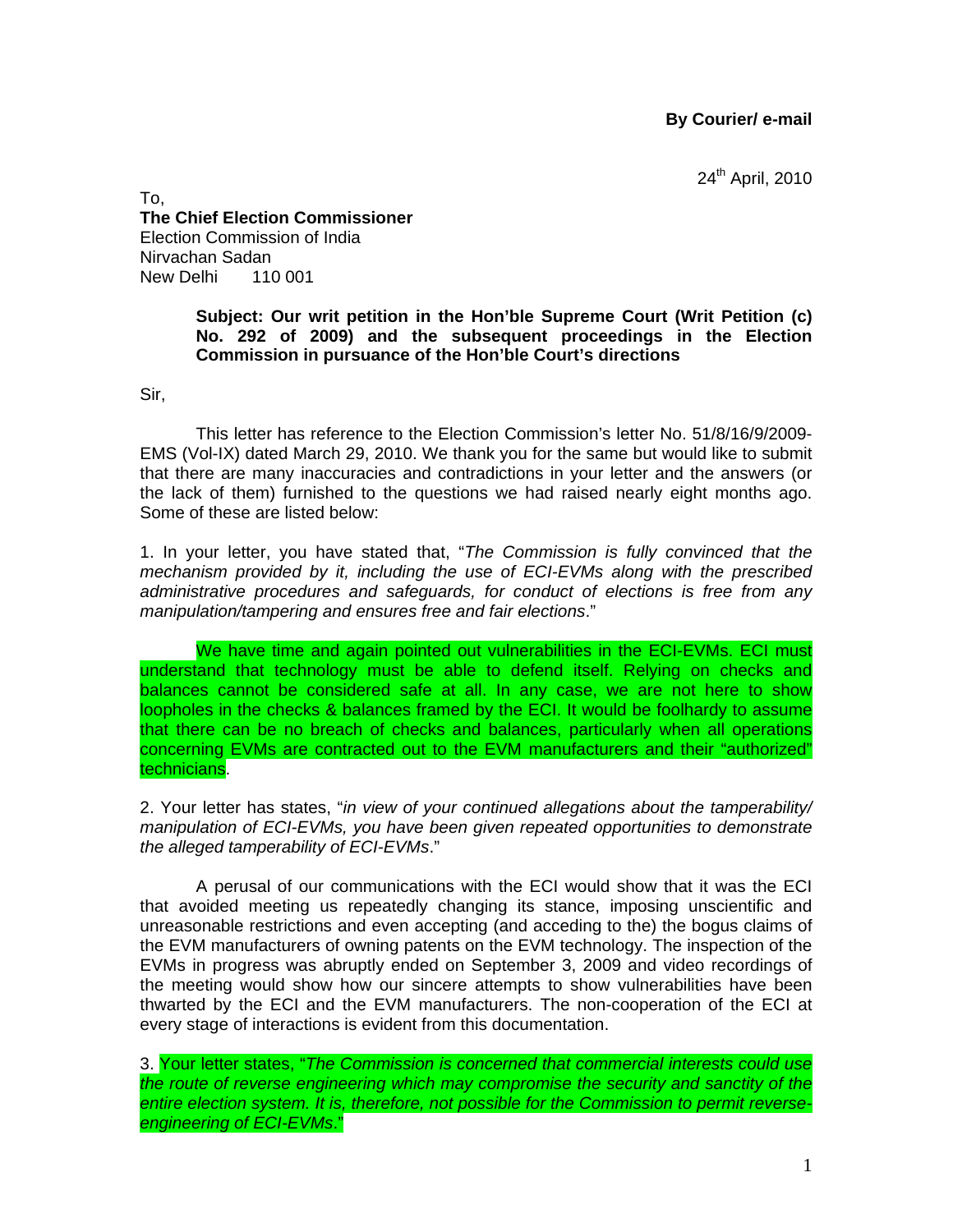Please refer to our first meeting with the ECI on August 17 and the observations of the CEC on procedures to show tamperability. He had then agreed that we could do whatever to demonstrate the tamperability. Further, post September 1, we understand that the ECI has written to Shri Omesh Saigal accepting reverse engineering of ECI-EVMs with a mere affidavit on non-disclosure.

4. Your letter states, "*The confidence of the Election Commission that there can be no threat from 'insiders' stems from these instructions and prescribed procedures…The Commission does not find any substance in your insinuation of threat from insiders*."

Trust cannot be the only basis for elections. Election results must be verifiable, auditable and must be un-alterable even when there is collusion among people. ECI's blind faith in companies and their employees raises serious concerns about the integrity and fairness of elections. ECI has no direct control on these EVM related operations and by surrendering this crucial responsibility to profit seeking companies, the ECI has endangered country's electoral democracy.

Even in the face of such glaring omissions, the ECI continues to maintain unreasonably and unabashedly that everything about EVMs is "perfect". The fact that the ECI has not even offered to examine and strengthen the technology clearly shows that it has a closed mind on the issue. It is this attitude that is driving all actions of the ECI.

ECI would like us to believe that none of those involved in EVM operations cannot be influenced at all. Isn't it a wonder that the ECI has found this rare species of companies and individuals dealing in EVMs who – despite free access, easy potential and no penal mechanism whatsoever – are never going to be influenced?

#### 5. Need for Independent Experts

We had prayed before the Hon'ble Supreme Court for the appointment of an Independent Expert Committee to study in details all the aspects/ objections concerning the present EVMs and submission of the report before the Hon'ble court for passing appropriate orders.

Your letter in response states, "The Indian experts who have evaluated ECI-EVMs earlier are highly respected professors of internationally reputed Indian Institute of Technology (IIT)."

The experts committee members of the ECI, we are sorry to say, have no expertise in computer security testing, are biased and have done what is referred to as "Blackbox testing" which cannot be the basis to evaluate the voting machine software which drives all its functions.

We would like to reiterate our demand for a new, experienced, unbiased and experienced committee. This was our main plea before the Hon'ble Supreme Court and we are committed to it and would like to explore all options to realise this requirement.

6. We have raised in all 52 questions on EVMs concerning their technology, security, process and expert committee's functioning. 17 of these have not been answered citing 'confidentiality'.

This clearly shows that the ECI does not believe in transparency in elections and is keeping away information from the public. Elections are a public matter and the ECI is a public institution and everything concerning both should be in public domain. The ECI refusal to furnish information goes against its duties as a public institution. Has the ECI,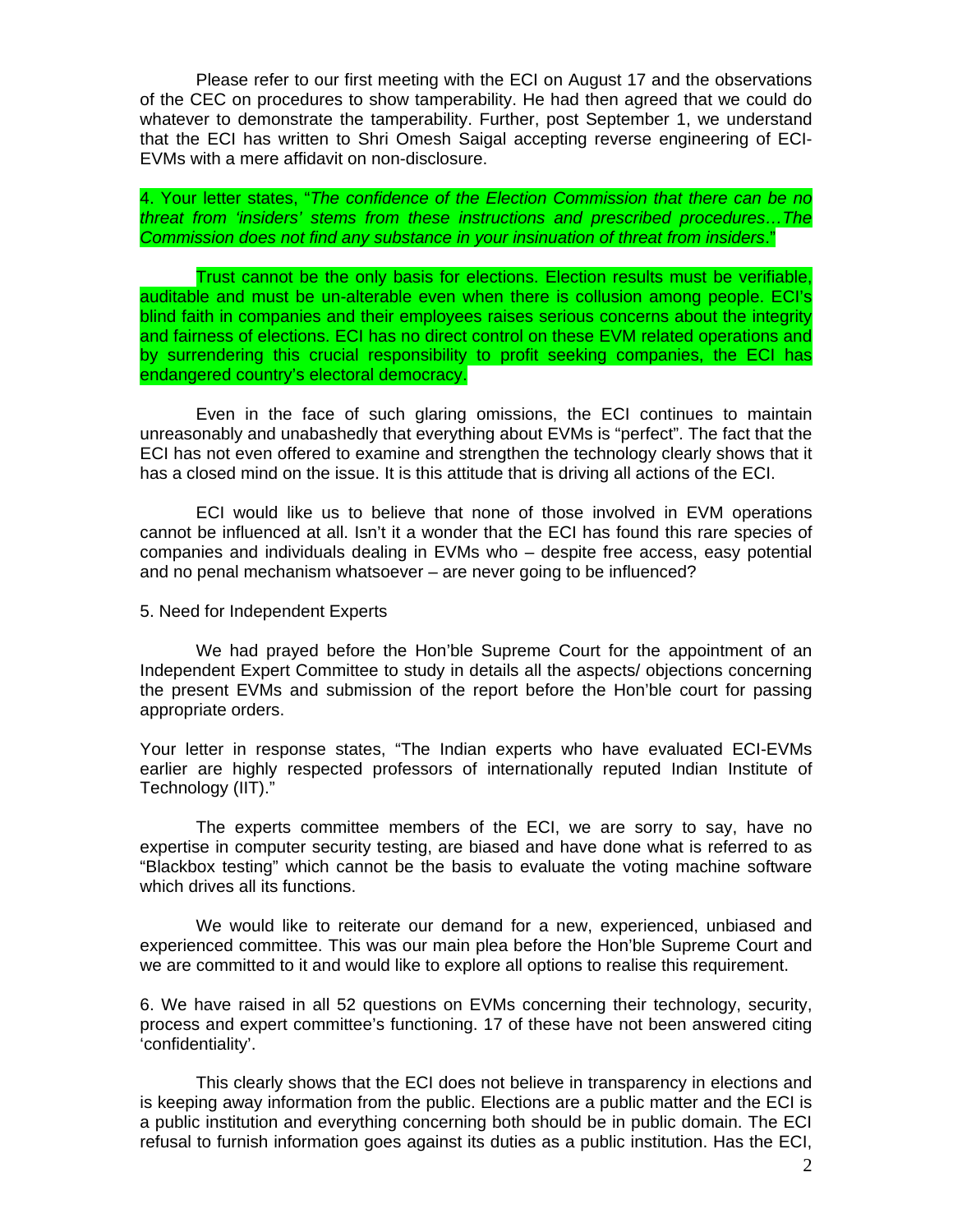a public body, is acting more like a distributor/ agent of ECIL and BEL manufactured EVMs and has apparently placed private and commercial interests of these companies over the need for transparency and public trust in the EVMs.

7. In your letter, you have stated, "..*you had made the allegation that the EVMs could not only be tampered with but had in fact been manipulated/ tampered with in some constituencies. However, while making these sweeping allegations, you did not mention the name of any constituency or polling station where the EVMs used by the ECI were manipulated or tampered with*."

We would like to state that the observations made by us in the writ petition before the Hon'ble Supreme Court are based on the views of experts and the filed evidences gathered by us. Several instances of manipulation and/ or malfunctioning of the EVMs have been documented in a recently released publication titled "**Democracy at Risk! Can we trust our EVMs?**" by Mr. G.V.L. Narasimha Rao.

The Election Commission, we are aware, has secured copies of this publication. The book brought out by us can also be downloaded from the **IndianEVM.com** website. It is unfortunate that the Election Commission has ignored specific details of such manipulation/ malfunctioning documented in the book.

### 8. Demonstration of Tamperability

In your letter, you have stated that, "*The Commission has noted that nowhere in your Writ Petition before the Supreme Court, have you raised the issue of ethical hacking or sought reverse-engineering of ECI-EVMs*."

Ironically, contradicting your own claims so far that the ECI-EVMs are "fully tamper proof", your letter of March 29 states that the ECI-EVMs can indeed be tampered with. Your letter states, "…*It is once again made clear that any demonstration of alleged tamperability cannot include reverse-engineering as it compromises security and sanctity of the entire election system*."

In the meetings we held with the Commission earlier, the ECI and its expert members had claimed that the ECI-EVMs cannot be tampered even with reverse engineering. Now, you are attempting to prevent us from exposing the vulnerabilities of the EVMs by placing unscientific, unsound and ridiculous restrictions. All over the world, the scientific community uses reverse engineering and other methods to demonstrate security lapses in the EVMs.

With your admission now that reverse engineering can compromise security and sanctity of the entire election system, could you please tell us what the Commission had done and intends to do in future that criminals would not use the reverse engineering to manipulate elections?

Before we agree on a date for tamperability demonstration, could you please tell us what you mean by "reverse engineering" and how this could compromise the security and sanctity of the entire election system?